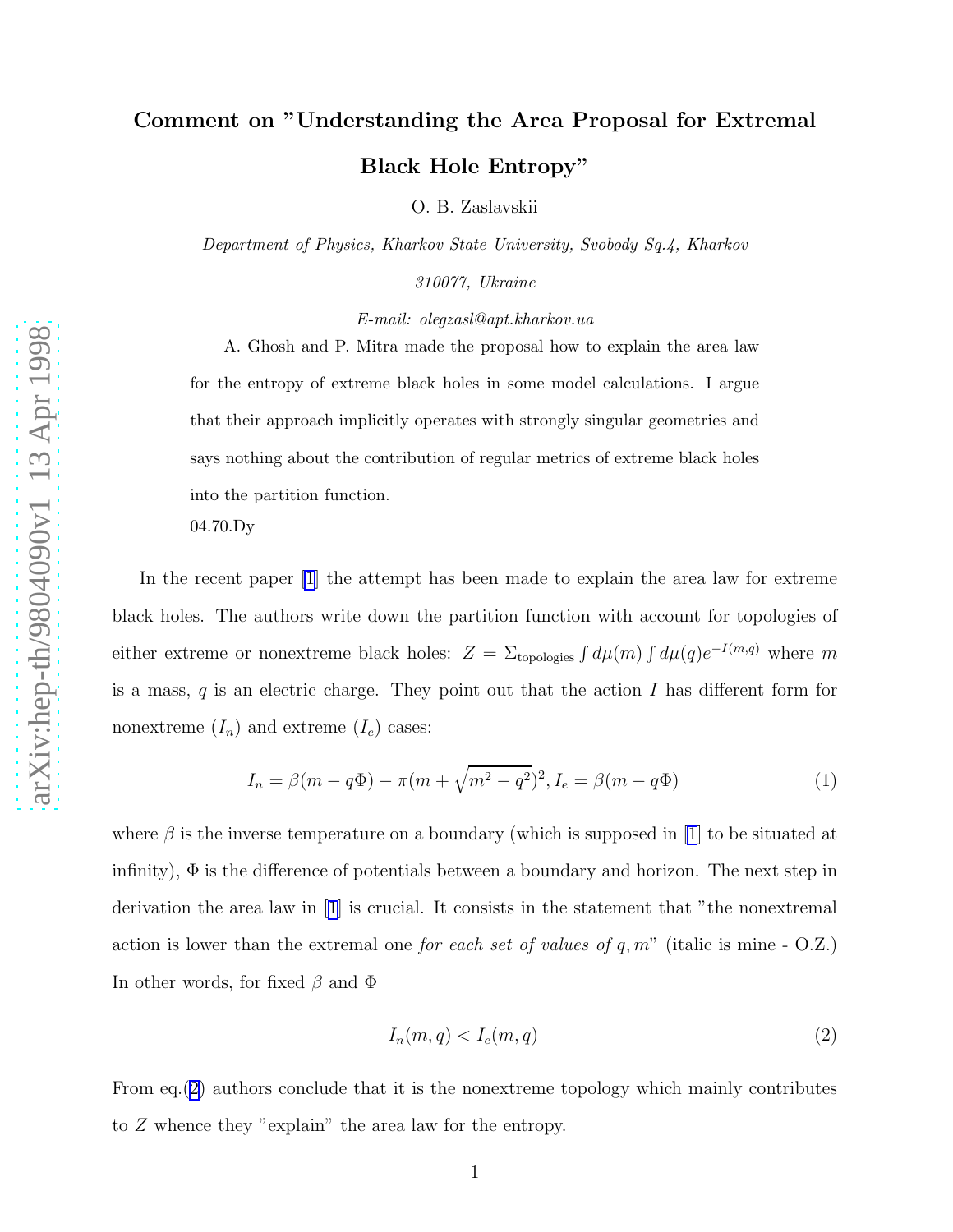However, eq.([2](#page-0-0)) implies that m and q in both sides of it are the same. As for nonextreme black holes  $m \neq q$  it must hold also for solutions called in [\[1](#page-4-0)] "extreme" and whose action is calculated above with the zero entropy term. As I show below this leads to singular behavior of the metric. The metric of a spherically-symmetrical charged black hole can be written as

$$
ds^2 = b^2 d\tau^2 + \alpha^2 dr^2 + r^2 d\Omega^2 \tag{3}
$$

It follows from the Gauss law and Hamiltonian constraint[[2\]](#page-4-0) that

$$
\alpha^2 = (1 - \frac{2m}{r} + \frac{q^2}{r^2})^{-1} \tag{4}
$$

If  $m \neq q$  this entails the asymptotics  $\alpha^2 \propto (r - r_+)^{-1}$  near an event horizon at  $r = r_+$ . On the other hand, to distinguish extreme and nonextreme topologies it was used in[[1\]](#page-4-0) that  $\xi \equiv \lim_{r \to r_+} b'/\alpha = 0$  in the first case in contrast to  $\xi = 1$  in the second one. It means that instead of  $b^2 \propto (r - r_+)$  typical of nonextreme holes this coefficient behaves in the extreme case as  $b^2 \propto (r - r_+)^{1+n}$  with  $n > 0$ .

However, both asymptotics  $\alpha^2 \propto (r - r_+)^{-1}$  and  $b^2 \propto (r - r_+)^{1+n}$  are inconsistent with each other in that the Riemann curvature diverges strongly at the horizon either in Euclidean or Lorentzian version:  $R \propto l^{-2}$  where l is a proper distance from the horizon. Although integrals from  $R$  entering into the action converge, such behavior of geometry looks unphysical. Moreover, all other curvature invariant diverge as well. For example,  $R_{\mu\nu\sigma\rho}R^{\mu\nu\sigma\rho} \propto l^{-4}$  $R_{\mu\nu\sigma\rho}R^{\mu\nu\sigma\rho} \propto l^{-4}$  $R_{\mu\nu\sigma\rho}R^{\mu\nu\sigma\rho} \propto l^{-4}$ . In other words, the "extreme" solutions discussed in [[1](#page-4-0)] correspond to spacetimes for which the whole surface  $r = r_+$  consists of singular points. It follows from the above discussion that solutions at hand do not compose some particular, very special class of configurations which may or may not be used in  $Z$  at one's will. On the contrary, the properties described above hold true for any solution with  $m \neq q$  and  $\xi = 0$ . One may ask, whether all that means that the result of [\[1](#page-4-0)] consists in the proof that the true physical equilibrium cannot be achieved at singular geometries discussed above. This would restrict the significance of the result since it gives no information about the relative contribution of regular extreme topologies but, at least, it would mean that it can be given reasonable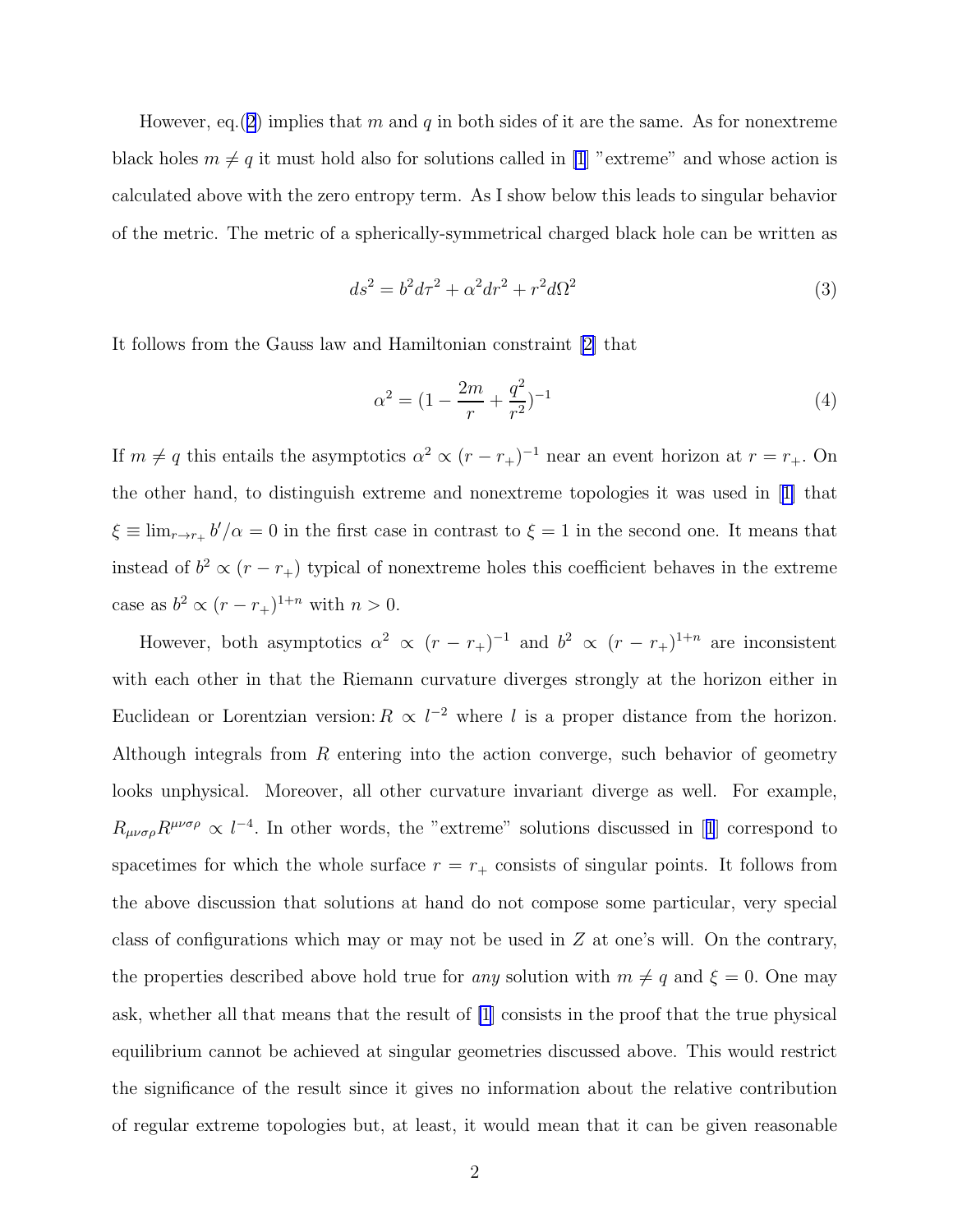interpretation. Unfortunately, even in this restricted sense the "proof" presented in[[1](#page-4-0)] is incorrect as is argued below.

Let me recall the main points which prescription for the entropy  $S = 0$  and temperature  $(\beta$  is arbitrary) of extreme black holes are based on [\[3](#page-4-0)]: (i) the condition of the regularity of Euclidean geometry which is satisfied for any  $\beta$  (for nonextreme holes (i) is the same but is satisfied by the only choice of  $\beta$ ); (ii) topological meanings, in which the crucial role is played by the property  $l = \infty$  between a horizon and any other point outside it. Both (i) and (ii) are not satisfied by "extreme" black holes with  $m \neq q$ . As far as (i) is concerned, the situation is completely reverse to that in[[3\]](#page-4-0): whereas the Euclidean geometry in [\[3\]](#page-4-0) isregular for any  $\beta$ , the Euclidean geometry (as well Lorentzian one) in [[1\]](#page-4-0) is *singular for* any β. As regards (ii), l is finite for any  $m \neq q$ . In view of motivation for  $S = 0$  fails for solutions under discussion, the eq.  $(2)$  $(2)$  $(2)$  loses its meaning at all (even if singular solutions are admitted) that destroys the "proof" completely. I stress that this takes place irrespectively of how small the difference  $m - q$  is.

The crucial point in which the analysis of [\[1](#page-4-0)] flaws consists in dealing with metrics for which simultaneously  $\xi = 0$  and  $m \neq q$ . As a result, "explanation" of the area proposal for extreme black holes in [\[1](#page-4-0)] is unsound.

The precedent text is published as Comment[[4\]](#page-4-0). Below I give a brief response to Ghosh and Mitra's Reply [\[5](#page-4-0)].

1) Ghosh and Mitra state that Eq. (1) "was neither written nor used in[[1\]](#page-4-0)". This inequality was not, indeed, written explicitly in [\[1\]](#page-4-0) as a separate formula (probably, because of its simplicitly). However, it was not only used by Ghosh and Mitra - it is the key point in their "proof": "It is clear from (7) that the nonextremal action is lower than the extremal one for each set of values of  $q, m$ . Consequently, the partition function is to be approximated by  $e^{-I_{q,m}}(...)$ " (The paragraph after Eq. (8) in [\[1](#page-4-0)]). Here  $I_{q,m}=I_n(m,q)$  in my notations, Eq. (7) of[[1\]](#page-4-0) corresponds to [1](#page-0-0) above. As a matter of fact, Ghosh and Mitra repeat([2\)](#page-0-0) in Reply in a slightly different form: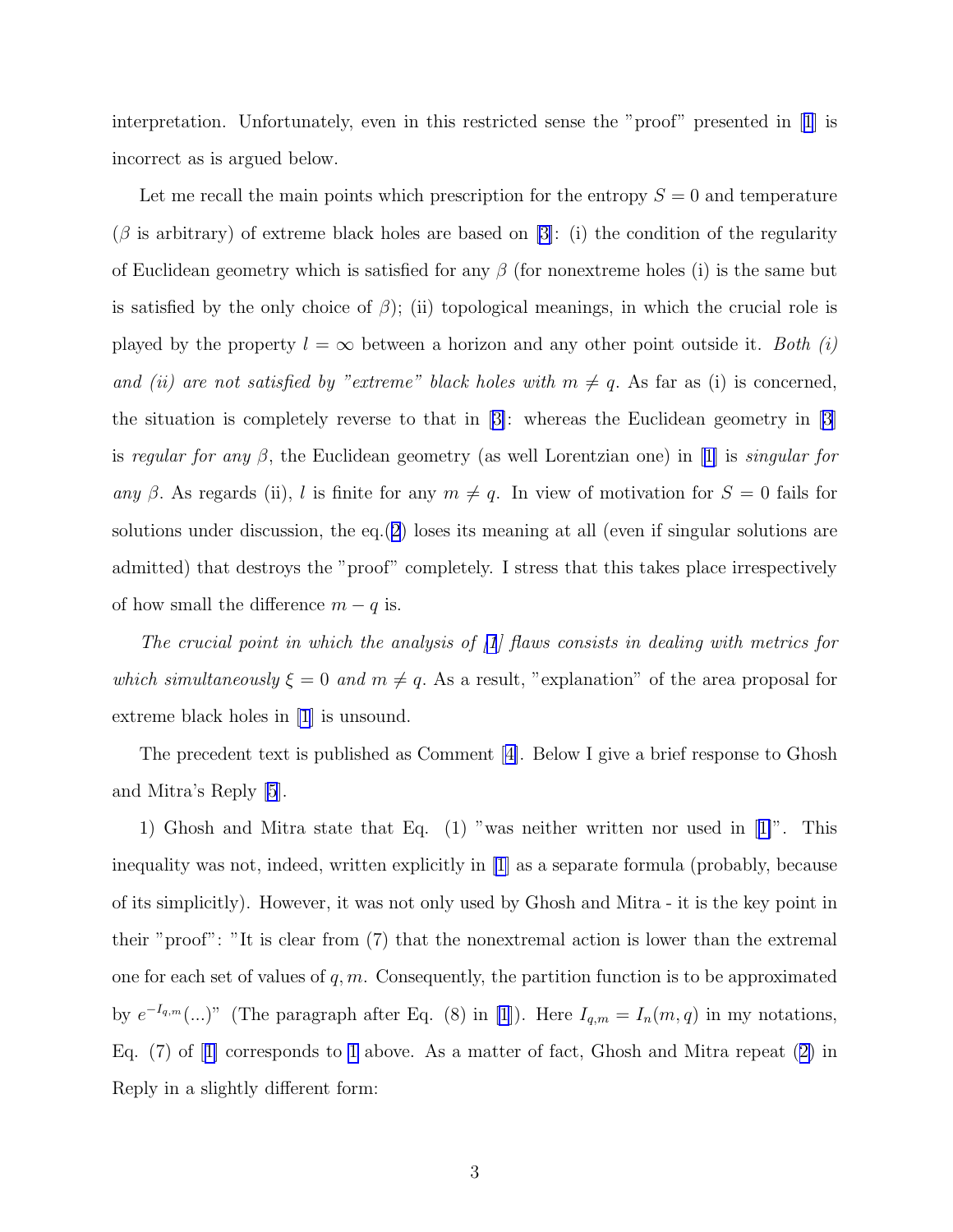$$
I_n(m, q - \varepsilon) < I_e(m, q) \tag{5}
$$

with small but nonzero  $\varepsilon$ . In fact, however, the quantity  $I_n$  is the continuous function of its arguments, so one may take the limit  $\varepsilon \to 0$  safely and there is no essential difference between (5) and([1](#page-0-0)). Therefore, all arguments pushed forward as regards [2](#page-0-0) retain their validity with respect to 5. That charges in both sides of (5) may slightly different from each other, is not crucial. Much more important is that in the r.h.s. of  $(5)$  m and q may be different and this leads to difficulties indicated in Comment.

2) It is demonstrated explicitly in [\[4](#page-4-0)] that every configuration among those discussed in [\[1](#page-4-0)] leads to a singular geometry. Authors of[[5](#page-4-0)] keep silence with respect to the corresponding arguments, thus continuing to state that my objection concerns only some particular classes of metrics (calling the crucial point "the technical observation") without any refutation of the claim made in [\[4\]](#page-4-0) about the generality of the property under discussion. Instead of it, Ghosh and Mitra emphasize: "these configurations were not explicitly used by us, nor do they need to be used implicitly" as if one might discard at any moment some metrics (in fact, all of them with  $m \neq q$  in our case) from the path integral at his own will.

3) Inasmuch as the action integral converges, the singular behavior of the metrics under discussion does not bother authors of [\[1](#page-4-0)], [\[5](#page-4-0)] Such a liberal attitude to singularities conflicts with what is implied to be done with them. For instance, in the conical singularity approach for nonextreme black holes the action integral certainly converges since the singularity even is weaker than that in[[1\]](#page-4-0) (delta-like instead of power-like). In spite of it, this singularity is not accepted physically. For higher-curvature Lagrangians the situation becomes worse since in that case even the action integral would diverge under conditions considered in[[1\]](#page-4-0). It is worth noting that the demand of regularity near the horizon imposes general restrictions on a black hole metric [\[6](#page-4-0)]. Metrics considered in[[1\]](#page-4-0) do not obey the corresponding conditions.

The last claim of [\[5](#page-4-0)] that the action integral is calculated directly without any additional assumptions seems to be correct. However, again, such a strange object as an "extreme" black hole with a finite proper distance between any point and the "horizon" and with the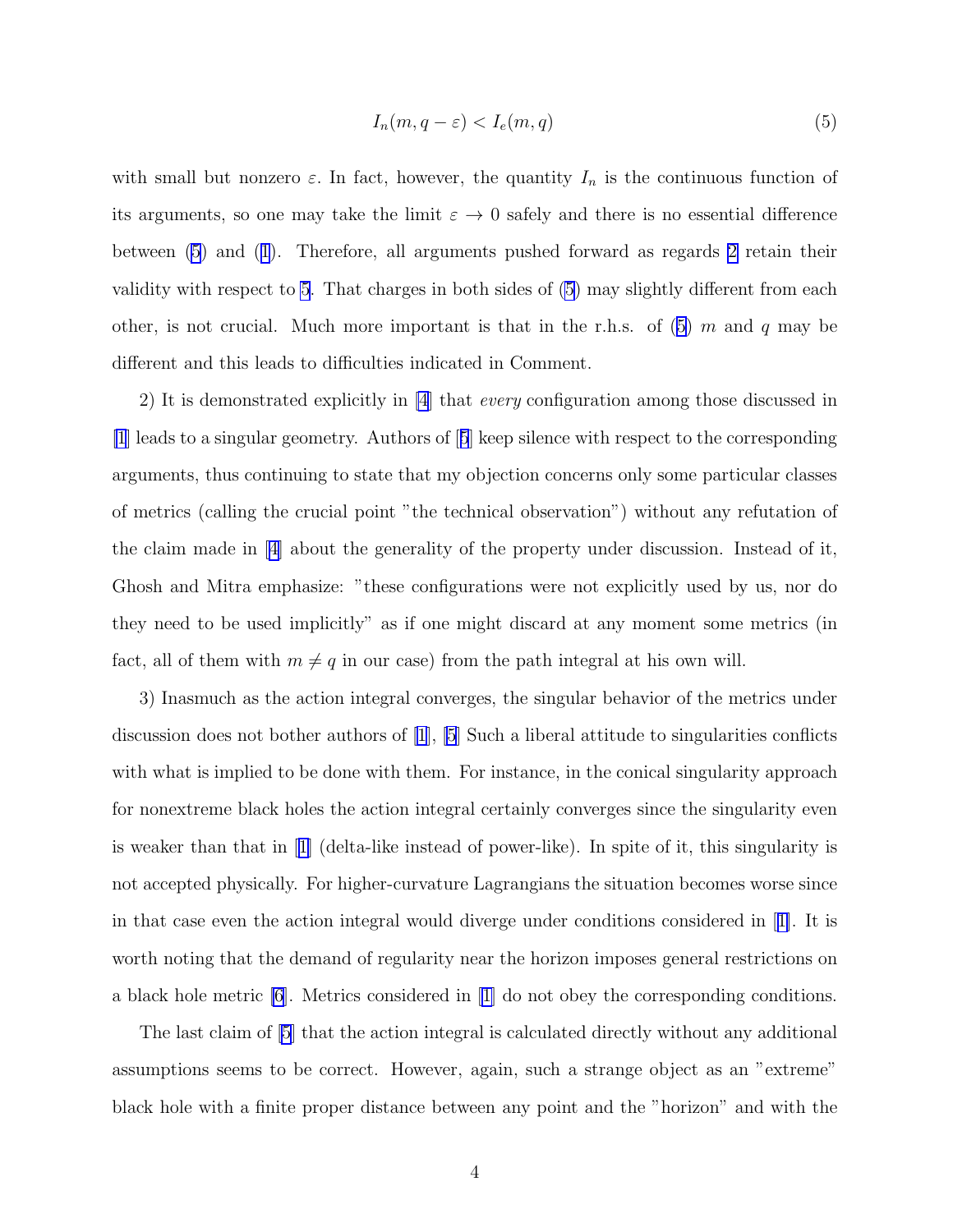<span id="page-4-0"></span>entropy  $S = 0$  is gained due to dropping such a fundamental condition as the regularity of a manifold and, therefore, hardly has any physical sense.

In general, three different topological sectors are involved into competition for given boundary data  $(\beta, \Phi)$ : a flat geometry, regular nonextreme metrics with  $m \neq q$  and regular extreme ones with  $m = q$ . The paper [1] says nothing, however, about their relative contribution and deals with singular "extreme" configurations for which  $m \neq q$ .

Let me conclude with some general remarks beyond the issues discussed in  $[4]$  and  $[5]$ . It is quite possible that any estimate of different fractional contributions to the partition function made in the zero- loop approximation (even for regular geometries) will be unphysical. The point is that the temperature of extreme black holes, according to [3], is a finite nonzero quantity, i.e. it differs from the Hawking one. This assumption leads to the divergencies of the stress-energy tensor on an event horizon of a generic extreme black hole [7]. Although this result is obtained in the semiclassical approximation whereas the geometry in the situation considered in [1] fluctuates itself, it is very likely that path integral over geometries each of which is singular itself will diverge. In other words, quantum effects can change the semiclassical thermodynamics of extreme black holes drastically.

- [1] A. Ghosh and P. Mitra, Phys. Rev. Lett. 78, 1858 (1997).
- [2] H.W. Braden, J.D. Brown, B.F. Whiting, and J.W. York, Jr., Phys. Rev. D 42, 3376 (1990).
- [3] S. Hawking, G. Horowitz, and S. Ross, Phys.Rev. D 51, 4302 (1995).
- [4] O. B. Zaslavskii, Phys. Rev. Lett. 80, 3412 (1998).
- [5] A. Ghosh and P. Mitra, Phys. Rev. Lett. 80, 3413 (1998).
- [6] P. R. Anderson and C. Mull, Constraints on Black Holes in Classical and Semiclassical Theories of Gravity, preprint [gr-qc/9707026](http://arxiv.org/abs/gr-qc/9707026).